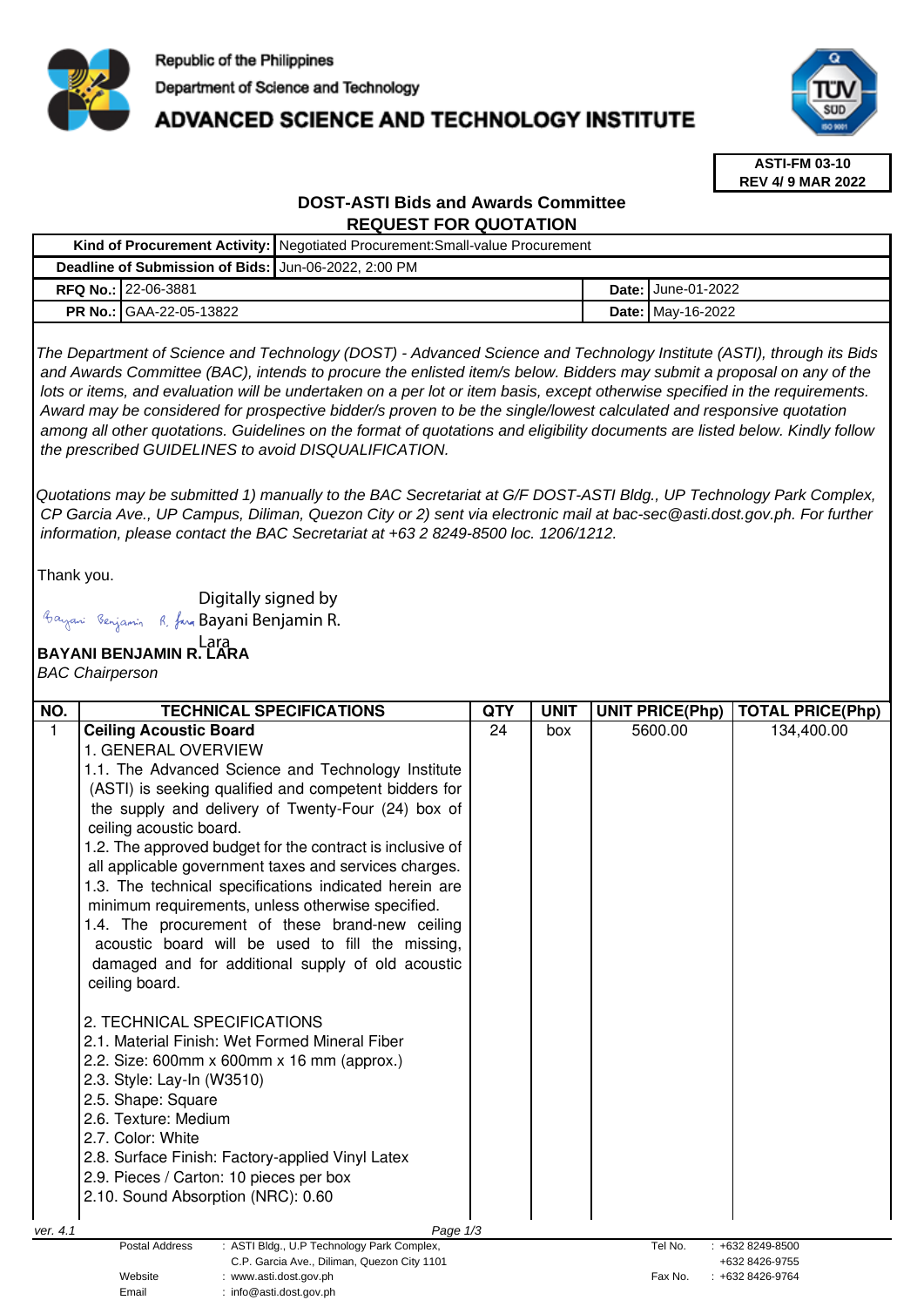|                                                                 | 2.11. Sound Blocking (CAC): up to 35<br>2.12. Light Reflectance: 85%<br>2.13. Recycled Content: Up to 51%<br>2.14. Sag / Humidity Resistance: RH99<br>3. DELIVERY and PAYMENT TERMS<br>3.1. Delivery of the Goods shall be made by the<br>Supplier within Ten (10) calendar days upon issuance<br>of Notice to Proceed (NTP).<br>3.2. Full payment will only be given once the items<br>were completely delivered, inspected, and accepted by<br>the End User.<br>3.3. No payment shall be made or the supplies and<br>materials not yet delivered under this contract.<br>3.4. The price of the bid must be inclusive of<br>government taxes and other fees.                                                                                                                                                                                                                                                                                                                                                                                                                                                                                                                                                                                                                                                       |   |    |        |          |  |
|-----------------------------------------------------------------|---------------------------------------------------------------------------------------------------------------------------------------------------------------------------------------------------------------------------------------------------------------------------------------------------------------------------------------------------------------------------------------------------------------------------------------------------------------------------------------------------------------------------------------------------------------------------------------------------------------------------------------------------------------------------------------------------------------------------------------------------------------------------------------------------------------------------------------------------------------------------------------------------------------------------------------------------------------------------------------------------------------------------------------------------------------------------------------------------------------------------------------------------------------------------------------------------------------------------------------------------------------------------------------------------------------------|---|----|--------|----------|--|
| $\overline{2}$                                                  | <b>Fleece Blanket</b><br>1. GENERAL OVERVIEW<br>1.1. The Advanced Science and Technology Institute<br>(ASTI) is seeking qualified and competent bidders for<br>the supply and delivery of Three (3) pieces of fleece<br>blanket.<br>1.2. The approved budget for the contract is inclusive of<br>all applicable government taxes and services charges.<br>1.3. The technical specifications indicated herein are<br>minimum requirements, unless otherwise specified.<br>1.4. The procurement of the brand-new fleece blanket<br>is to add warmth and comfort for those who will sleep,<br>rest or stay in ASTI<br>2. TECHNICAL SPECIFICATIONS<br>2.1. Measurements: L228 x W152 cm (approx.)<br>2.2. Material: 100% Polyester<br>2.3. Color: Blue or Gray<br>2.4. More info: Soft, cozy and lightweight<br>3. DELIVERY and PAYMENT TERMS<br>3.1. Delivery of the Goods shall be made by the<br>Supplier within Ten (10) calendar days upon issuance<br>of Notice to Proceed (NTP).<br>3.2. Full payment will only be given once the items<br>were completely delivered, inspected, and accepted by<br>the End User.<br>3.3. No payment shall be made or the supplies and<br>materials not yet delivered under this contract.<br>3.4. The price of the bid must be inclusive of<br>government taxes and other fees. | 3 | pc | 660.00 | 1,980.00 |  |
| TOTAL APPROVED BUDGET FOR THE CONTRACT (ABC):<br>Php 136,380.00 |                                                                                                                                                                                                                                                                                                                                                                                                                                                                                                                                                                                                                                                                                                                                                                                                                                                                                                                                                                                                                                                                                                                                                                                                                                                                                                                     |   |    |        |          |  |